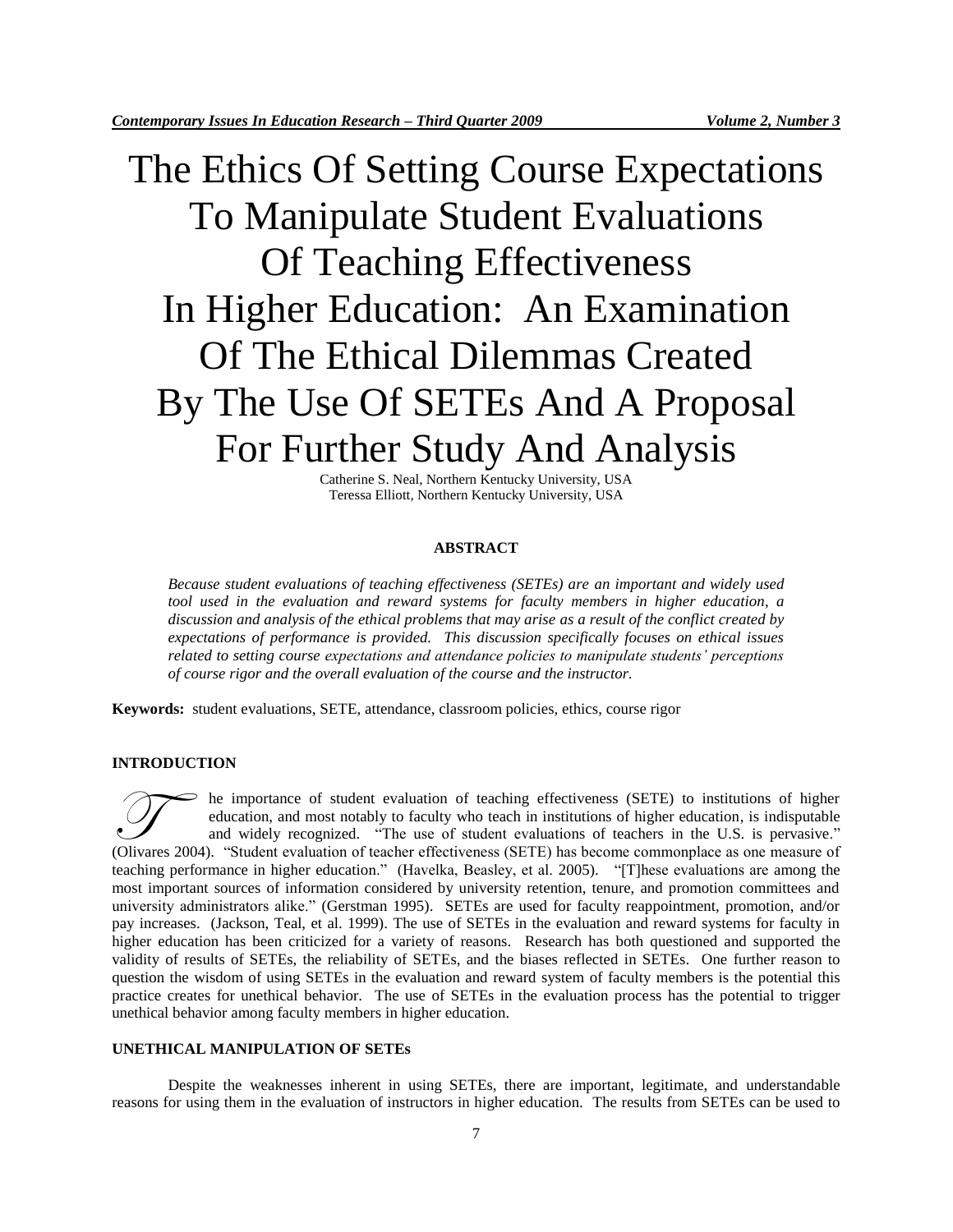improve the quality of instruction. They allow instructors to examine their teaching practices, to improve those practices, and become better teachers, and as a result, faculty members are able to provide a better educational experience for students who enroll in their same courses in the future. However, there may be unintended consequences of using SETEs "that have been widely overlooked." (Olivares 2004). One of the overlooked and unintended consequences of using SETEs as a critical tool in the faculty evaluation process is that the practice may create an environment where unethical practices are likely to occur among faculty members. SETEs are used in "dispensing merit-based salary increases and can create a competitive climate among faculty members within university colleges and departments." (Obenchain, Abernathy, et al. 2001). The results of SETEs have a significant and personal impact on the lives of faculty members. The results of SETEs help determine success or failure, reappointment, tenure, promotion, and pay raises. And the results of SETEs can be manipulated by faculty members.

Research has shown students' perceptions of a course and the instructor of a course can be manipulated, and accordingly, student responses to SETEs can be manipulated. Examples include studies that support the theory that giving higher grades results in better ratings on SETEs (d'Apollonia & Abrami 1997; Greenwald 1997), and studies that show that reducing the workload expected of students in a course can raise student grades and thus improve SETE ratings. (Powell 1977). "Student evaluations, many professors charge, can weigh heavily in career advancement and encourage professors to dumb down classes." (Clayton 1998). Research seems to support the argument that instructors who teach less rigorous courses by setting lower expectations receive better ratings on their SETEs.

# **ATTENDANCE POLICIES**

"Many instructors are also reluctant to require attendance or adhere to due dates because of how it may reflect in their student evaluations . . .." (Hassel & Lourey 2005). Do students perceive courses with demanding attendance policies to be more difficult, and accordingly, will they rate instructors who require attendance more harshly on SETEs than instructors who do not require attendance? Higher grades mean higher student evaluation scores. If there is a rigorous attendance policy, and failure to attend results in a lower grade, a lower grade results in lower SETE ratings.

What are faculty members' responsibilities with regard to setting course expectations, and specifically attendance policies? The stakeholders who are affected by attendance policies include students, the college, the university, the employers who hire graduates, and ultimately society. "By failing to emphasize the value of attendance, college teachers obscure for students the intangible, complex, and ongoing work of education, work that may not be quantifiable." (Hassel & Lourey 2005) "Instructors who link class attendance to grades send a message to students - - learning is an interactive experience and your time in the classroom is valuable  $\dots$ ." (Hassel & Lourey 2005) However, because of the pressure that exists to receive high ratings on SETEs, and because the professional and personal consequences of receiving poor ratings on SETEs is significant, even if faculty members believe they can provide a better experience for students by requiring attendance, and even if faculty members believe that all of the stakeholders affected by their course expectations would be better served if they require attendance, the competing interests that are created by policies for achieving promotion, tenure, reappointment, and pay increases may trigger faculty members to set course expectations that are not in the best interests of their students, such as not requiring attendance, because students may perceive the course to be less rigorous if attendance is not required. And if students perceive the course to be less rigorous, the instructor is more likely to receive the desired high ratings on SETEs - - the ratings he or she needs to achieve success in the reappointment, promotion, and tenure process, and in receiving pay increases.

Faculty members are forced to balance competing interests. They must consider what is required or them to receive reappointment, promotion, and tenure versus doing what is best for students. Policies that rely heavily on SETEs to evaluate and reward faculty in higher education create a disconnect between being successful and doing what is best for students and other stakeholders of institutions of higher education. Policies that rely on SETEs create an environment where faculty members are far more likely to act unethically; the policies require faculty members to make difficult, ethical choices between doing what is most likely to ensure reappointment, promotion,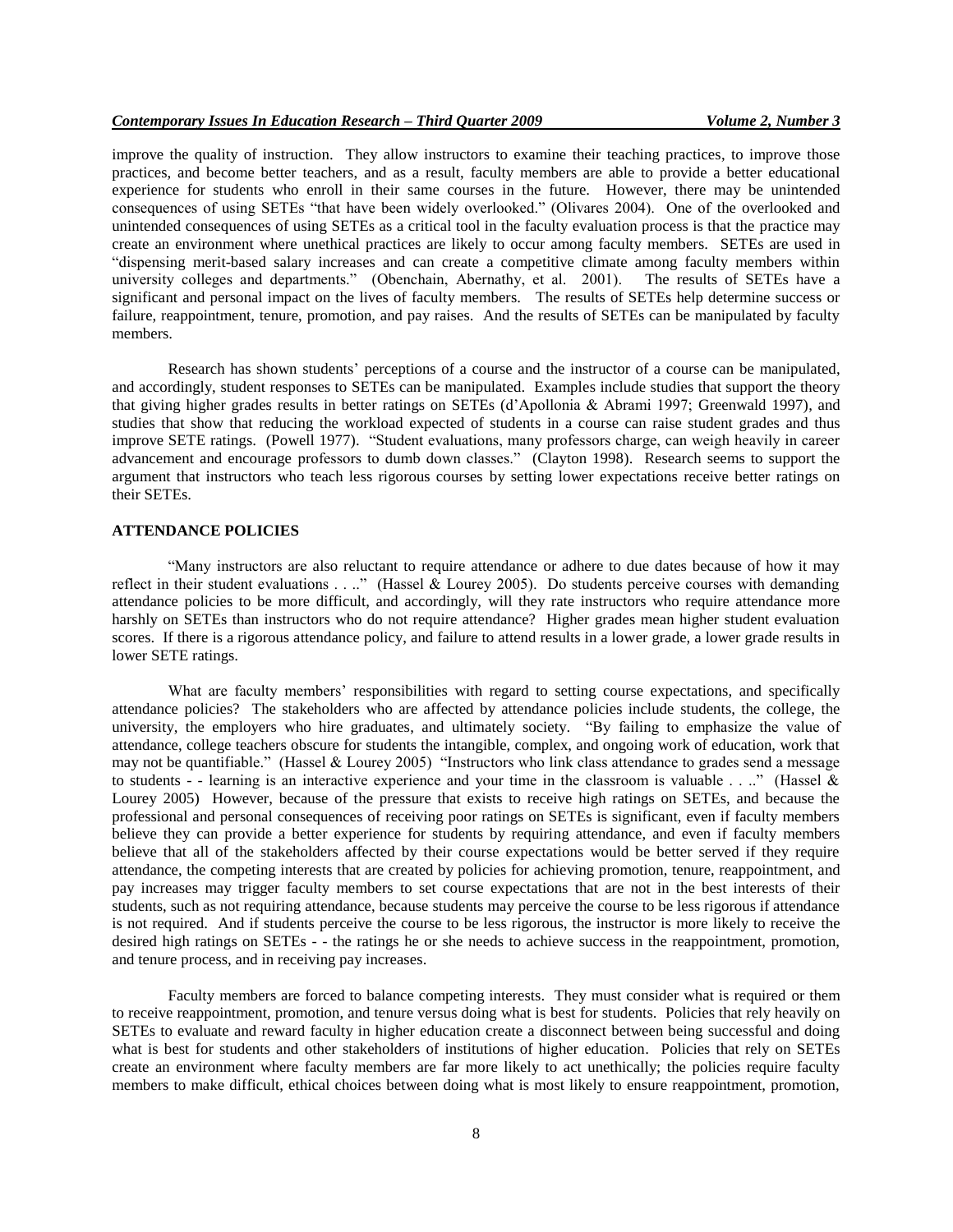and tenure, as opposed to encouraging faculty members to set course expectations that provide the best educational experience for their students.

## **PROPOSAL FOR FURTHER STUDY AND ANALYSIS**

Does the attendance policy effect how students evaluate the difficulty of a course? Does the attendance policy effect how students evaluate the overall effectiveness of an instructor? Does the attendance policy effect how students evaluate how much they learned in a course? A study is planned where the results of several years of SETEs will be examined to determine whether different attendance policies have a significant effect on SETE ratings. We will compare the results of SETEs from the same course, but with three (3) different attendance policies:

#### **(1) No attendance required**

#### *ATTENDANCE, PREPARATION, AND PARTICIPATION*

*All reading and other assignments, as listed on this syllabus, are to be completed prior to each class meeting. This will allow for meaningful discussions during class and will promote student learning throughout the semester.* 

*Regular attendance is expected. Failure to attend classes will affect students' final grades in that students' understanding and mastery of the material discussed during class meetings will be measured on the exams. However, no points will be awarded or deducted for attending or failing to attend classes.*

## **(2) No attendance required, but indirect consequences to final grade if classes are missed**

*Ten (10) Unannounced In-Class Essays: There will be ten (10) unannounced, unscheduled in-class essays. The assigned essays will be one (1) paragraph long and will be written on topics discussed in class. Each essay is worth ten (10) points. You will receive the entire ten (10) points if you are present and turn in the essay. You will receive no points if you are not present. YOU MAY NOT MAKE UP AN ESSAY IF YOU MISS CLASS ON A DAY WHEN AN UNANNOUNCED ESSAY IS ASSIGNED AND COLLECTED. NO EXCEPTIONS, REGARDLESS OF YOUR REASON FOR MISSING CLASS. \* \* \* \**

# *ATTENDANCE, PREPARATION, AND PARTICIPATION*

*All reading and other assignments, as listed on this syllabus, are to be completed prior to each class meeting. This will allow for meaningful discussions during class and will promote student learning throughout the semester.* 

*Regular attendance is expected. Failure to attend classes will affect students' final grades in that students' understanding and mastery of the material discussed during class meetings will be measured on the exams and in the writing project. However, no points will be awarded or deducted for attending or failing to attend. But, see information regarding Unannounced In-Class Essays, supra.* 

# **(3) Attendance Required**

*Attendance: Attendance will be taken during every class meeting. Students will receive 100 points for attendance over the course of the semester. Students may miss four (4) class meetings for any reason with no direct negative effect on their grade. For each absence after the fourth absence, students' grades for attendance will be reduced five (5) points, regardless of the reason for the absence.* 

How do students judge the "level of difficulty" of a course? In SETEs, students are typically asked to evaluate "how challenging was this course?" or to rate the level of difficulty of a course. What factors influence students' perceptions of the level of difficulty, or whether a course was challenging? Does the attendance policy influence students' perceptions of the rigor of a course?